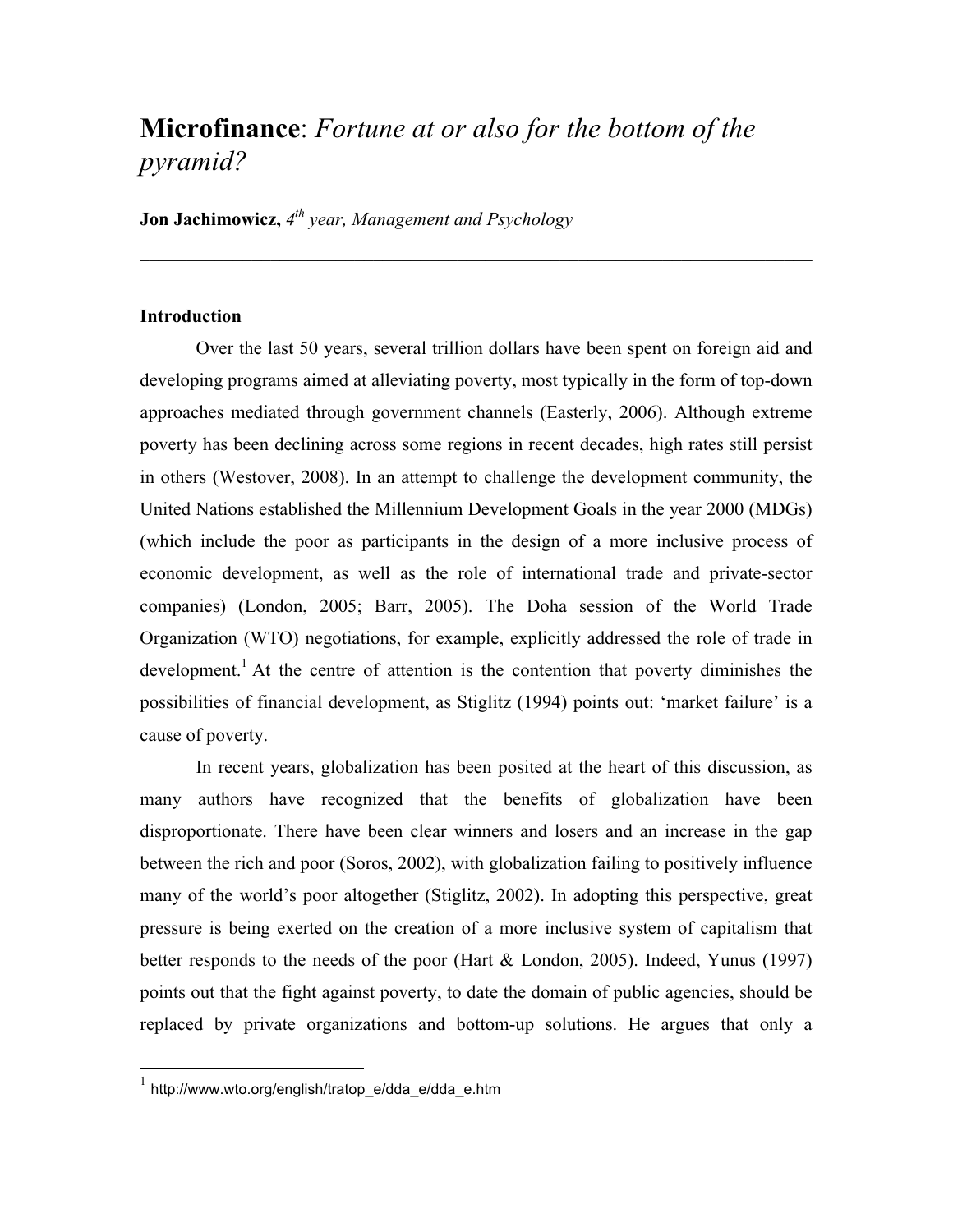commercial approach can provide the scale to reach those suffering from poverty as well as creating enduring, sustainable and efficient solutions (Emmons, 2007).

The intersection of these two perspectives (public and private sector), namely the acknowledgement that top-down poverty alleviation approaches have failed to provide results, and the increasing appreciation of a larger role for market-based approaches (London, 2007), offers the potential to show that there is no contradiction between social impact and profitability (Emmons, 2007). It is the aim of this essay to evaluate whether business-oriented motivations of growth and profit can be aligned with poverty alleviation objectives.

Prahalad (2004) proposes the idea that commercial businesses can be part of the solution to eliminating poverty as part of a mutual value creation. In his opinion, those living at the bottom of the economic pyramid (BOP) should be seen as 'resilient entrepreneurs and value-conscious consumers' (Prahalad, 2004), representing significant purchasing power rather than mere charity cases (The Economist, 2009), and thus increasing profits for international business whilst bringing prosperity to the poor (Chatterjee, 2009; Karnani, 2007a). In spite of their small per capita income, the sheer number of BOP individuals make up a potential market of trillions of dollars in disposable income (Davidson, 2009). Entering developing markets is within private sector companies' self-interest, enabling them to exploit current market inefficiencies at the BOP (Prahalad & Hammond, 2002).

Proponents of the BOP approach argue that in order to break the vicious cycle of poverty, buyer power should be created through the provision of credit access, which can potentially increase earnings (Prahalad & Hart, 1999). However, a large proportion of the world's poor lack access to financial services, with estimations varying from 40-80% (Khandker, 2005; Beck *et al*., 2008). The rural poor in particular are largely neglected by formal banking institutions and have no access to institutional credit (Haque *et al*., 2008). Informal sources of various kinds, such as moneylenders, are available, but they are exploitative and inadequate, charging up to 20% interest per day (Prahalad & Hart, 2002).

Muhammed Yunus identified the paradox that those at the BOP lack access to financial services, which are often necessary to enable income generation. Yunus, who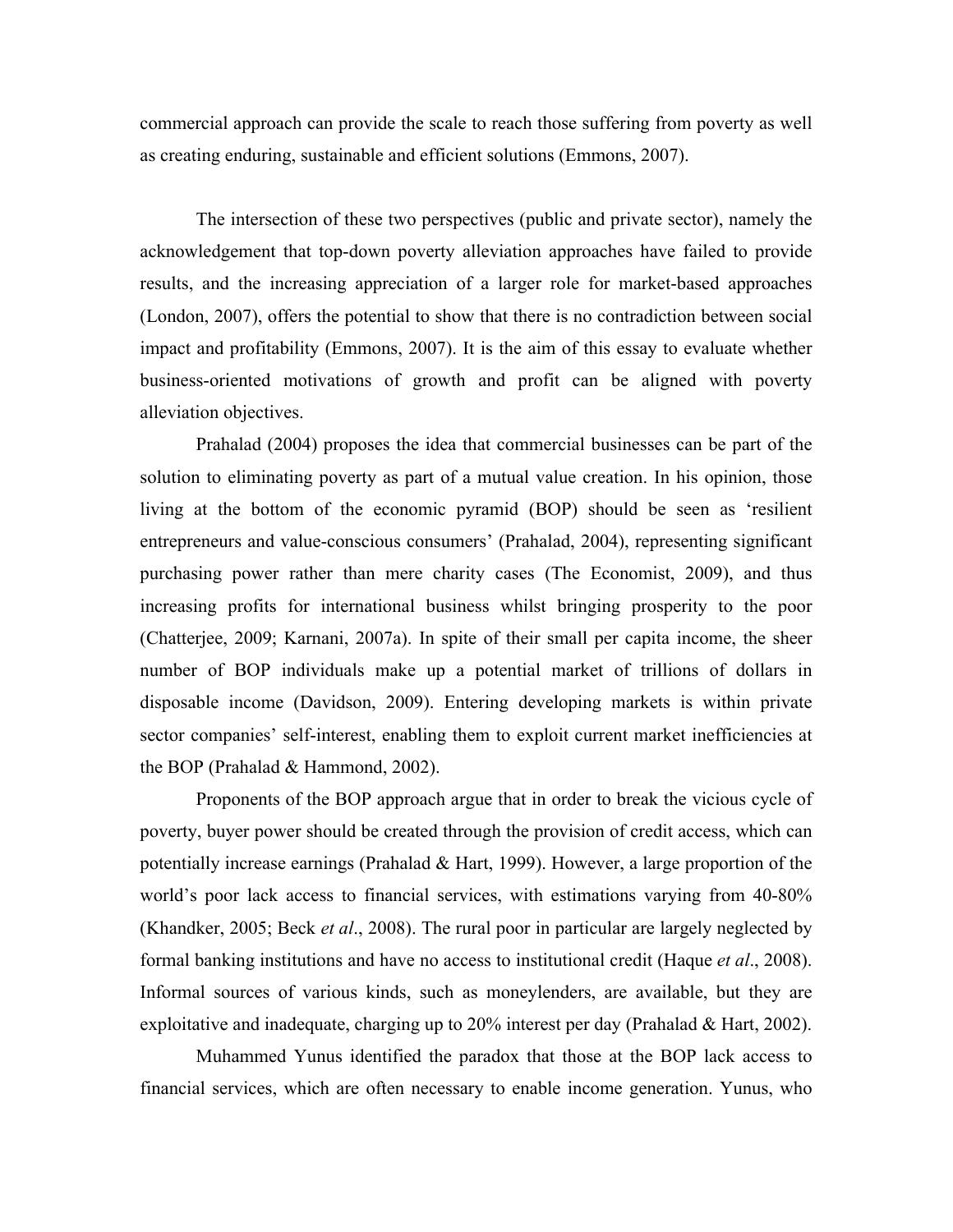was awarded the Nobel Peace Prize in 2006, developed the idea of microfinance, leading to the foundation of the Grameen Bank in Bangladesh in 1976 (Lanzi, 2008). Microfinance offers financial services to low-income individuals excluded from the traditional financial system and considered 'unbankable' due to their lack of collateral, steady employment and a verifiable credit history (Westover, 2008).

One of its distinguishing aspects is the 'joint liability' concept, whereby groups of individuals, usually women, group together to apply for loans (Westover, 2008). Originally, microfinance was designed to lift individuals, families and communities out of poverty by providing small amounts of start-up capital for entrepreneurial projects, which help individuals generate income, build wealth and exit poverty (Sengupta & Aubuchon, 2008; Bateman, 2011). Other objectives include the promotion of innovations, consumption-smoothing, female empowerment and financial sector development (Dunford, 2006). Today, the idea of microfinance expands past microcredits into savings, insurance and payment services (Duvendack *et al*., 2011). In 2008, there existed more than 973 microfinance institutions in more than 105 different countries (Sengupta & Aubuchon, 2008). Despite the emergence of microfinance institutions, many communities still lack access to bank services with market penetration being as low as 19% worldwide (Akula, 2008).

Initially motivated largely by development paradigms, a global industry increasingly informed by a commercial paradigm has evolved (Brau & Woller, 2004). Examples of for-profit institutions (such as Banco Sol of Bolivia,

Compartamos of Mexico, and ICICI Bank of India) have shown that it is financially feasible to target BOP consumers (Littlefield *et al.*, 2003), emphasizing Prahalad's (2004) contention that by targeting BOP consumers, it is indeed possible to 'do well by doing good' (Brau & Woller, 2004). Their emphasis is on profit maximization, stating poverty alleviation as a secondary goal (Sengupta & Aubuchon, 2008). Several initial public offerings (IPOs) of microfinance institutions in India and Mexico (Khavul, 2010) as well as the release of the Standard & Poor's report on the rating methodology of microfinance institutions (Sengupta & Aubuchon, 2008) illustrate the emergence of foreign investment,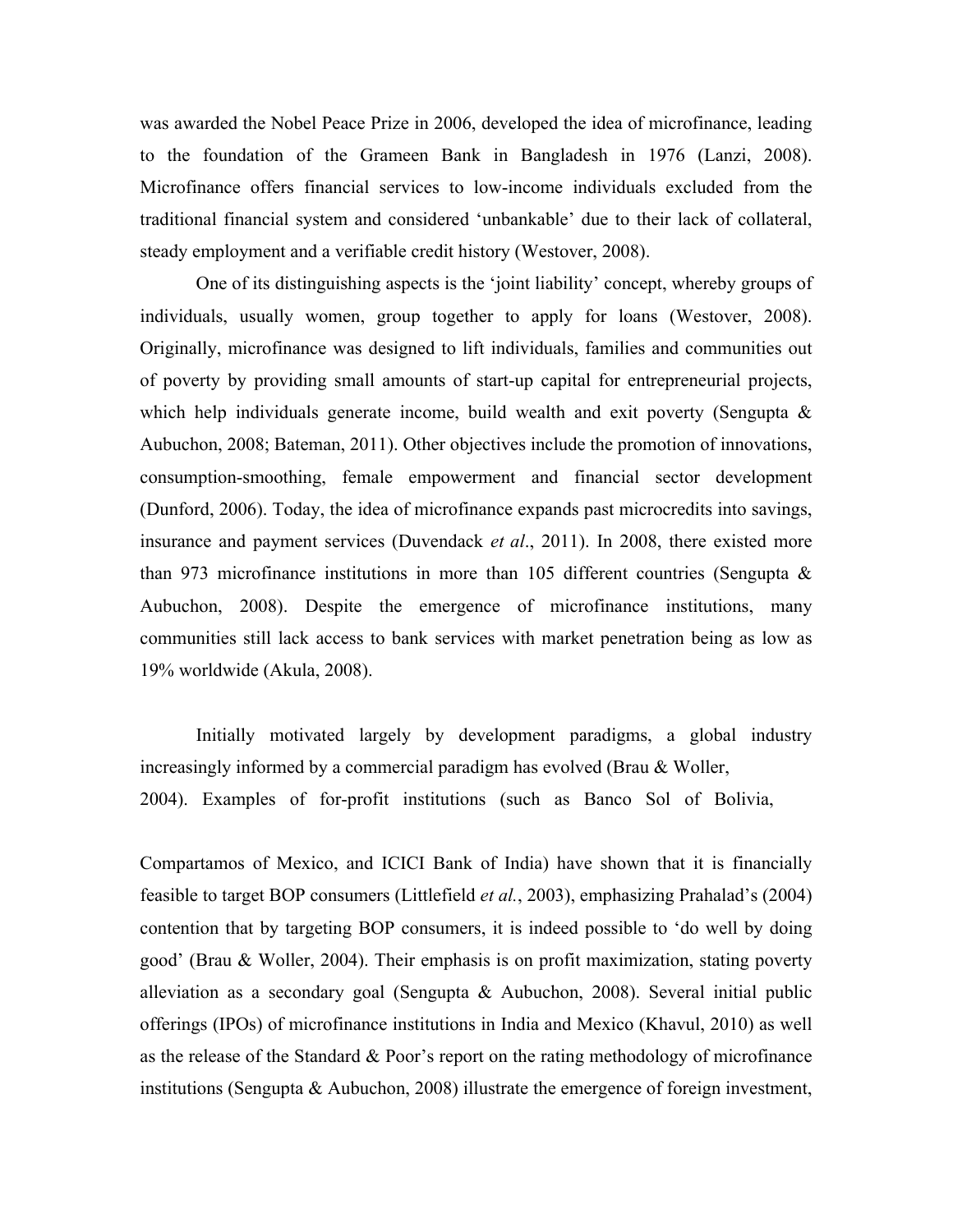which identify microfinance institutions as profitable investment opportunities.

#### **Positive Effects of Microfinance**

As an alternative to the abusive practices of village moneylenders (Sengupta  $\&$ Aubuchon, 2008), microfinance can be an effective way to provide financial services to BOP customers (Westover, 2008), being both reliable (repayment rates of 98% and higher; see Cull *et al.*, 2009) and to a large extent profitable (54% of NGOs and 73% of commercial banks have reported profits; see Khavul, 2010). Moreover, the fact that microfinance institutions are expanding both in coverage and range of services offered can be seen as prima facie evidence of their success (Islam, 2009), bringing reliability to the financial lives of poor households (Rosenberg, 2010), offering a means to reduce risk exposure (Islam, 2009) and vulnerability (Littlefield *et al*., 2003) as well as smoothing poor consumption over periods of cyclical or unexpected crisis (Karnani, 2007b).

Economic theory suggests that financial development can contribute to economic growth, which in turn can alleviate poverty (Barr, 2005). Along the lines of Schumpeter (2003), who argued that banks are key to economic development because they channel society's savings to innovating entrepreneurs, financial development can improve a society's allocation of resources (Barr, 2005). Microfinance, a more formal and institutionalised business relationship than moneylenders, represents a move towards a larger scale of trade and business organization, which contributes to financial development at the BOP (Boudreaux & Cowen, 2008).

As argued above, it is the contention of the BOP approach that both access to credit and an increase of earning potential will increase buying power (Prahalad & Hart, 1999), which in turn will enable poverty alleviation. Being able to borrow a small amount of money to take advantage of a business opportunity can be a first step in breaking the cycle of poverty (Yunus, 1997). Disposable income levels of individuals and families can be increased whilst helping in the development and growth of the local economy (Westover, 2008).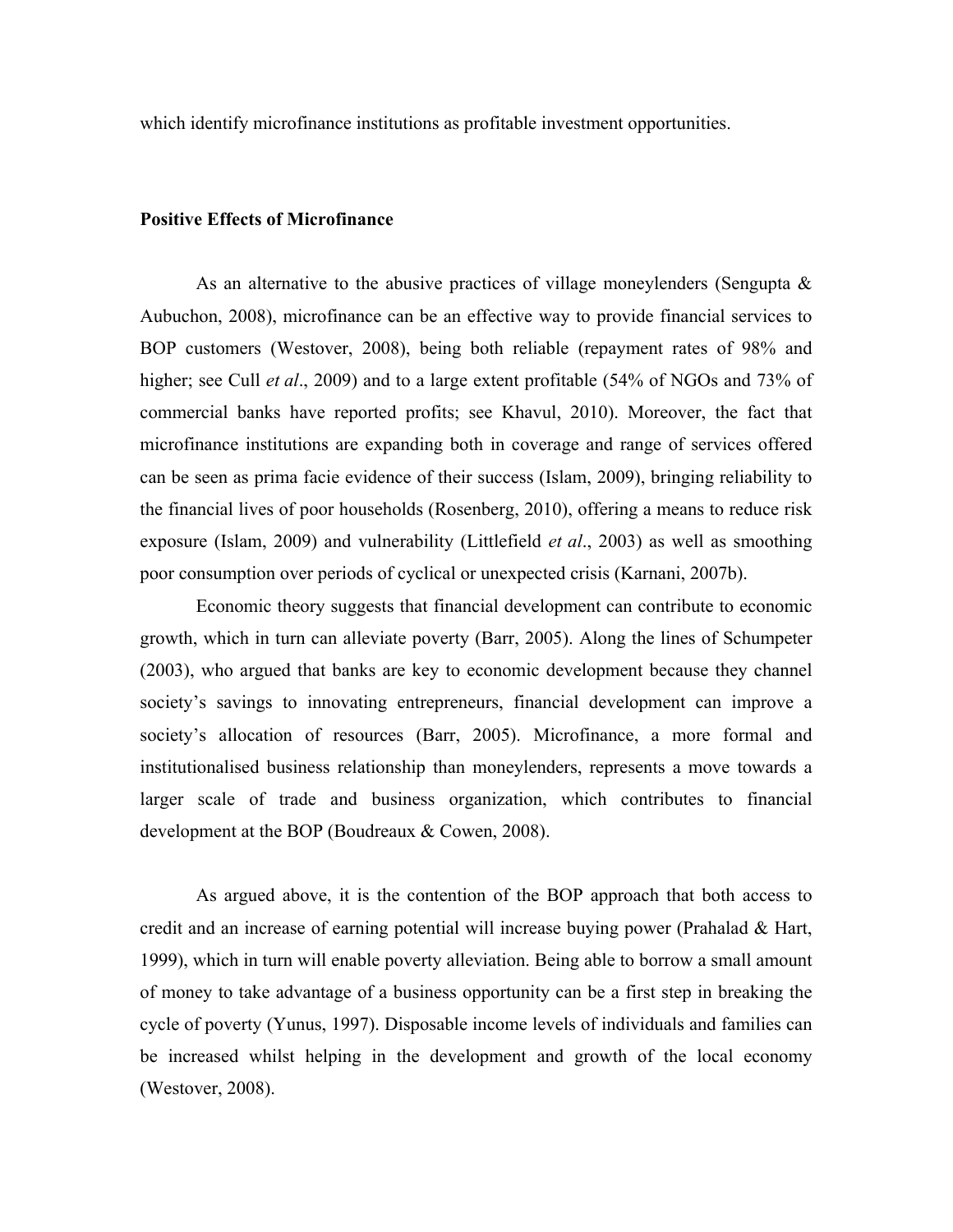Microfinance can help reduce credit constraints that potential entrepreneurs in poor communities often face and that preclude enterprise development (Stiglitz, 1998; Bateman, 2011), spurring entrepreneurship and empowering borrowers to help themselves (Khavul, 2010). Banerjee *et al*., (2009) found that in areas where microfinance became available, 32% more new businesses were created. Moreover, up to 5% of Grameen borrowers rise above the poverty level in a typical year (Khandker, 1998; Roodman & Morduch, 2009), although this figure has been corrected to 2% in follow-up studies (Emmons, 2007). For example, Amul, a company founded in India, is able to engage the poor in decentralized milk production through the provision of microloans which aid in the purchase of cattle, generating income for thousands (Jaiswal, 2008). As Tom Friedman points out (Lehr, 2008): 'People grow out of poverty when they create small businesses that employ their neighbours. Nothing else lasts.'

As the private sector recognizes the increase in buyer power, those at the BOP can more easily benefit from globalized markets. Through lower prices (due to lower market inefficiencies) as well as access to welfare-oriented goods (such as fertilizers, pesticides, cattle feed and other agricultural inputs), an increase in consumption can improve healthcare, nutrition and education (Jaiswal, 2008). Indeed, studies have shown that children of microfinance clients are more likely to go to school, stay in school longer (Littlefield et al, 2003), and have better nutrition and health than comparable non-client households (Pitt & Khandker, 1998; Brau & Woller, 2004). Moreover, as most microfinance loans are targeted towards women, gender-based barriers in developing countries may be broken, although research findings on this are mixed (Goetz & Gupta, 1996; Sengupta & Aubuchon, 2008).

Empirical evidence of the effects of microfinance yields inconclusive results (Rosenberg, 2010; Cull et al, 2009). Randomized control trials found little evidence of improvements in household incomes (Khandker, 2005: reduction of moderate/extreme poverty 17%/13%). Nevertheless, the mere fact that customers are borrowing from year to year and maintain high loan repayment rates is a sign that they value the microfinance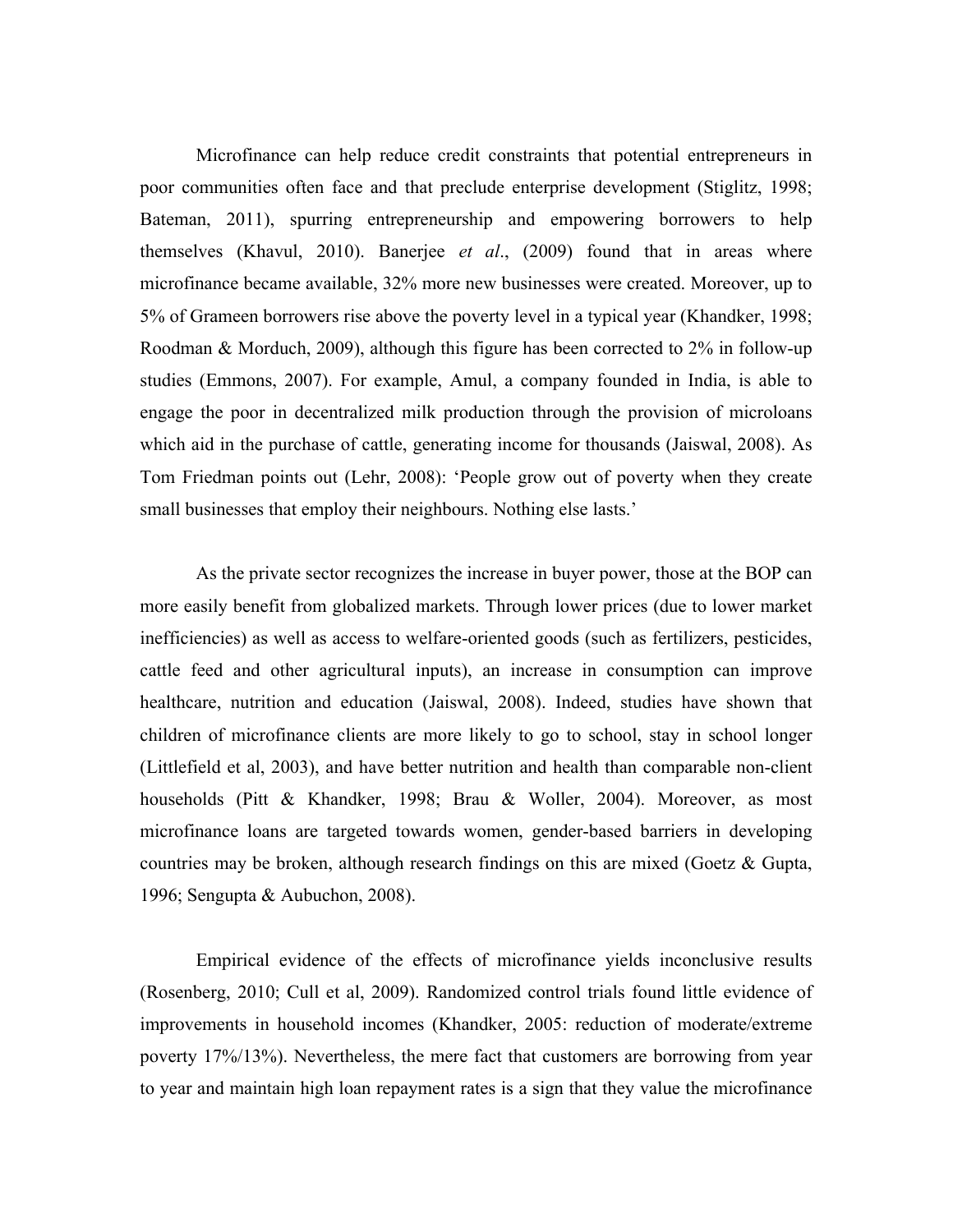services offered. In the following, possible drawbacks to microfinance will be explored.

#### **Negative Effects of Microfinance**

Most microfinance institutions are more successful at reaching the wealthier poor (those living just above and below the poverty line), and fail to reach the poorest of the poor (Navajas *et al*., 2000; Simanis & Hart, 2006). Those with more income are more willing to take the risks of investing in new technologies, which may in turn increase income. Poor borrowers, on the other hand, often misuse borrowed money (Haque *et al*., 2008), taking out microloans to cover basic consumption needs rather than fuelling enterprises (Dichter, 2006).

Others have argued that credit constraints affecting microenterprises are not the core problem. Rather, the overall lack of institutions providing access to credit for small and medium enterprises (Bateman, 2011) prevent microenterprises to grow into 'Baumolian' entrepreneurship (Baumol, 1990).

Another problem is based on the businesses microfinance clients intend to fund. In Schumpeter's (2003) definition, entrepreneurs are people of vision and creativity, who convert new ideas into successful business models or innovations through engagement in 'creative destruction' (Karnani, 2007a). Although some microcredit clients have created visionary businesses, the vast majority are caught in subsistence activities, do not have specialized skills, vision, creativity and have to compete with all the other self-employed in entry-level trades. (Karnani, 2007a) Even in developed countries with high levels of education and access to financial services, about 90% of the labour force are employees, not entrepreneurs (Karnani, 2007b). The failure rate of start-up businesses in the US has been estimated to reach 85% in certain sectors, despite the available resources in relation to the rural poor (Simanis & Hart, 2006). Most microcredit clients are not entrepreneurs by choice and would gladly take a job at reasonable wages if it were available (Karnani, 2009). Thus, there is little evidence to support Prahalad's assertion that those at the BOP are 'resilient and creative entrepreneurs'.

For-profit providers of microfinance have been accused of overcharging their poor customers. At the time of its IPO, Compartmos's customers were paying interest rates of 94% per year (The Economist, 2009), whilst giving bonuses of tens of millions of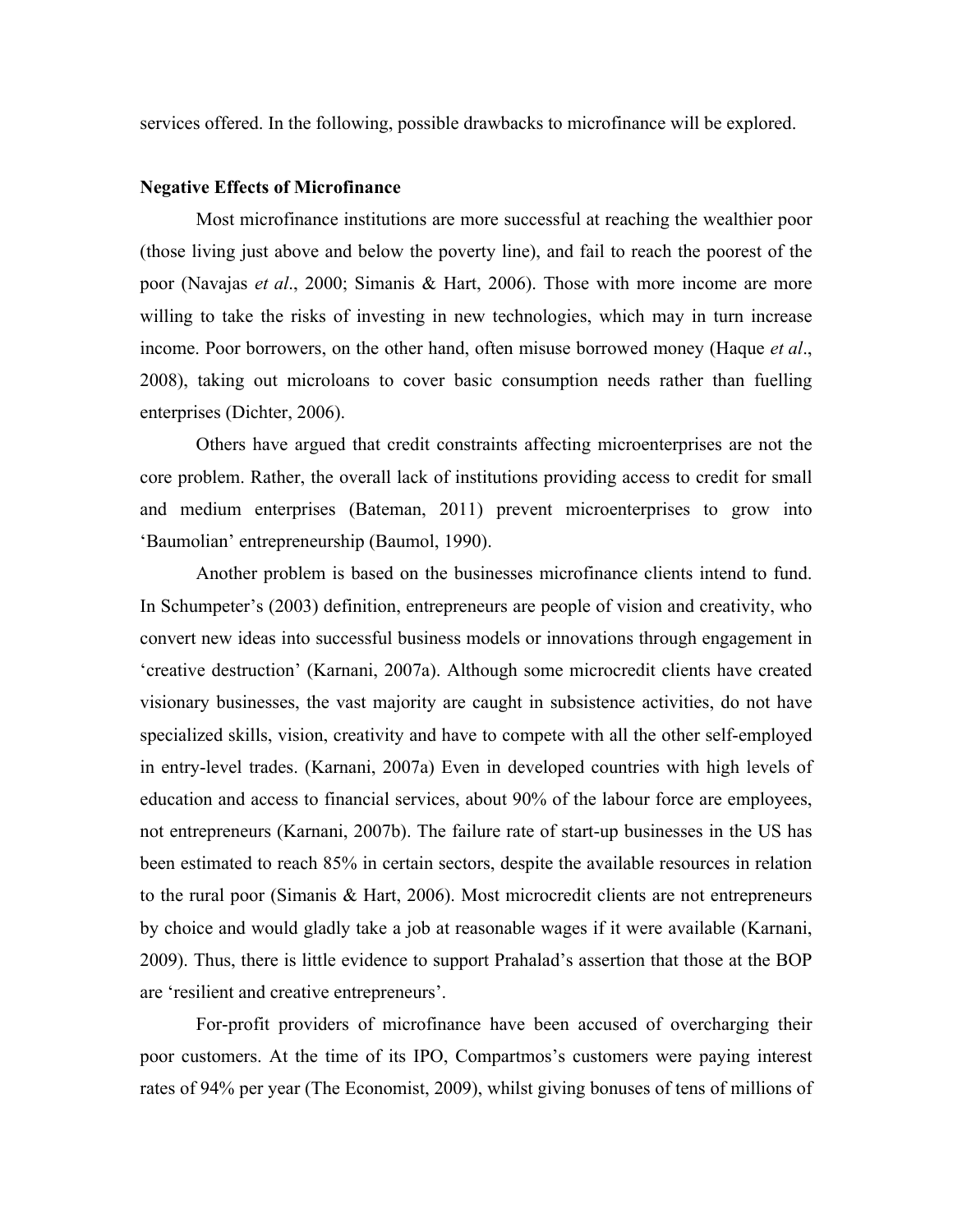dollars to key managers (Waterfield, 2008). However, the bank argues that these high profits have enabled them to serve hundreds of thousands of customers who otherwise would have had even worse financial options (The Economist, 2009). Nonetheless, it is debatable whether interest rates could not have been reduced since they were so extraordinarily profitable (Davidson, 2009). In fact, Yunus (1997) argues that microfinance institutions should be 'social businesses' driven by social missions, maximizing consumer welfare rather than profit.

On a more conceptual level, it is arguable whether providing microloans changes the affordability of a product (Karnani, 2007b). The poor are vulnerable by virtue of their lack of education and information as well as economic, cultural and social deprivations. Moreover, just like consumers in the developed world, the choices made by those at the BOP may 'not always be the best ones' (The Economist, 2007) and can actually counteract their own self-interest. By spending money on luxury products (such as alcohol, tobacco and television) rather than higher priority needs (such as nutrition and education), welfare could actually be reduced (Banerjee & Duflo, 2006). The poor may not be the 'value-conscious consumers' Prahalad sets them out to be (Karnani, 2007b).

### **Future Directions**

It has been argued that the best way to eradicate poverty is to create opportunities for steady employment and increase worker productivity, thus providing reasonable wages. This is illustrated in the following example, proposed by Karnani (2007a). If a microfinance institution lends \$200 each to 500 women to buy sewing machines and set up sewing microenterprises, these women must each make enough money to pay off the high interest loans whilst competing with each other in the same market niche. If a lending institution lends \$100,000 to one skilled entrepreneur and helps him/her set up a sewing manufacturing business that employs 500 people, this enterprise can exploit economies of scale and use modern manufacturing processes and organizational techniques (Karnani, 2007a). Through increasing employment levels as well as labour productivity, countries like China, Vietnam and South Korea have significantly reduced poverty in recent years, with very low microfinance activity (Karnani, 2007b).

The BOP concept ignores many fundamental elements of poverty alleviation by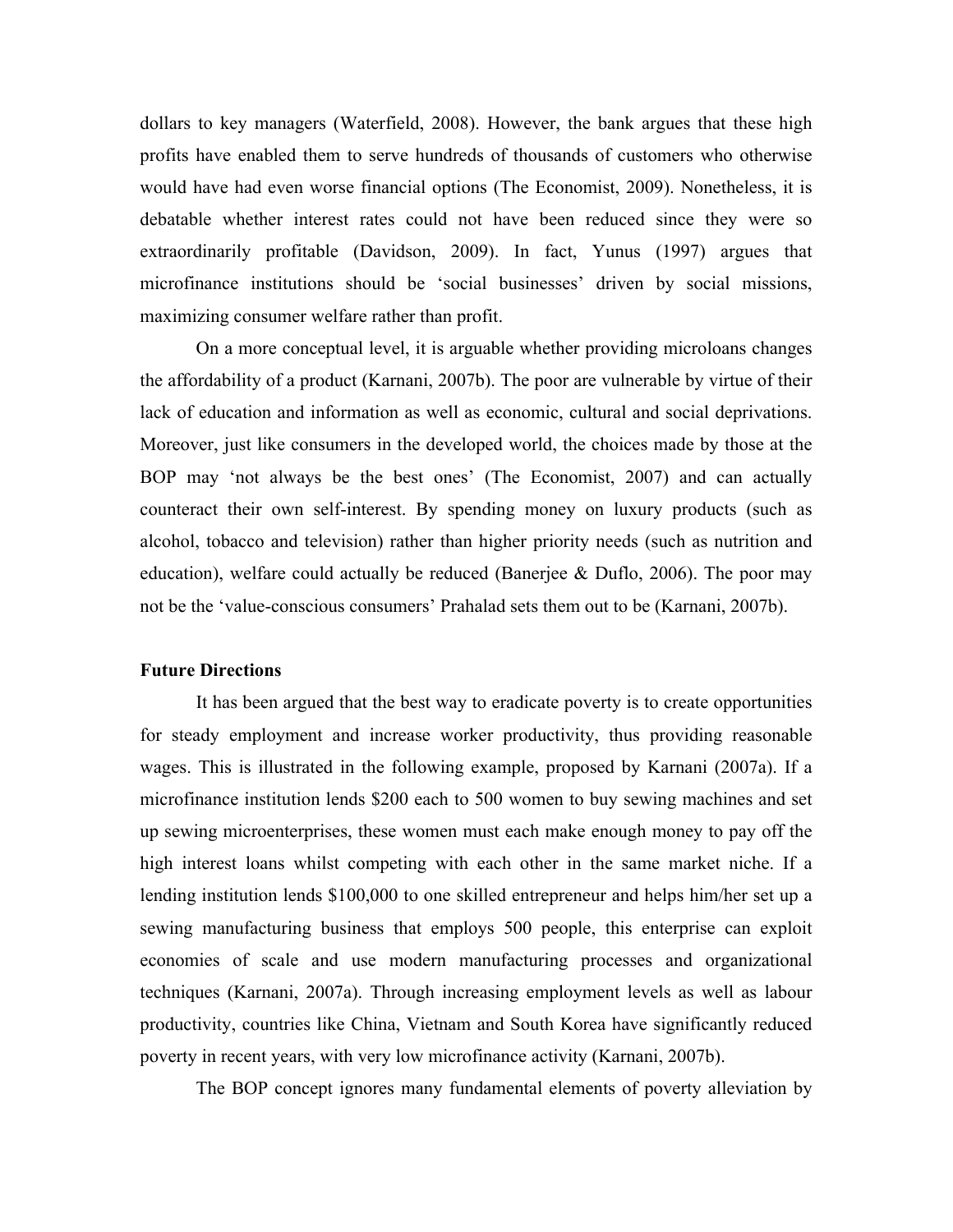deemphasizing the role of the government (Jaiswal, 2008; Chatterjee, 2009). For example, by encouraging the poor to accept that 'access to running water is not a realistic option', Prahalad (2004) assumes that people living at the BOP are passive and voiceless individuals who accept the harsh conditions of life without protest and resistance (Chatterjee, 2009). Confusing basic needs like water with consumer items by asking 'can we wash clothes without water?' or 'can we refresh ourselves without a shower?' (Prahalad, 2004) ignores issues related to unequal access to water, a basic amenity of life denied to billions. No amount of consumer goods, such as mobile phones or televisions, can improve the quality of life at the BOP if people lack basic amenities (Chatterjee, 2009). The BOP proposition views social, cultural and political benefits as by-products of economic gain; however, these are themselves desirable objectives (Karnani, 2007a). Thus, a market-based approach to poverty alleviation must include a government that provides services such as public safety, basic education, public health and financial development, including regulation and supervision (Barr, 2005). For example, an ineffective government has accompanied the boom in India's private sector, with the poor having little or no access to public services whilst being unable to pay the high prices for private services (Jaiswal, 2008).

## **Conclusion**

Even when relying on 35 years of evidence, proof that microfinance reduces poverty is extraordinarily scarce (Roodman & Morduch, 2009). It has become clear that microfinance alone is no panacea for poverty alleviation, as Bangladesh and Bolivia, countries that have experienced a significant expansion of microfinance, are still desperately poor (Islam, 2009; Boudreaux & Cowen, 2008). Nonetheless, access to financial services forms a fundamental basis on which many other essential interventions depend (Littlefield *et al*., 2003; Sengupta & Aubuchon, 2008) and can play an important role in the financial development of developing countries and the achievement of the MDGs (Barr, 2005; Dunford, 2006). Moreover, microfinance differs from traditional poverty solutions due to its potential to be self-sustaining (Rosenberg, 2010). However, poverty is not just a matter of low income. As Sen (2000) points out, development efforts must be seen as a 'process of expanding the real freedoms that people enjoy', and thus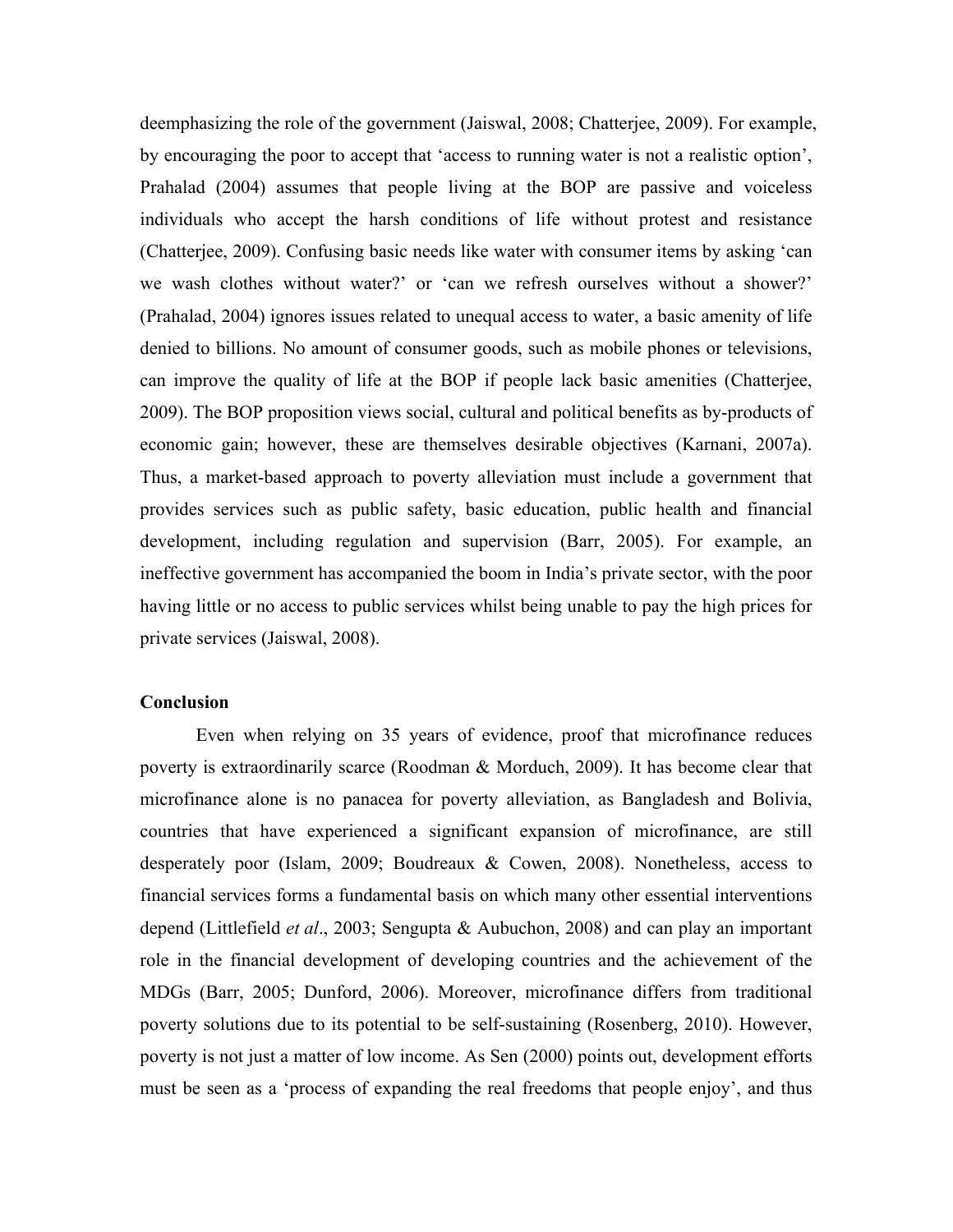poverty alleviation must include multiple aspects of well-being. It is imperative to go beyond increasing the income of the poor and focus on improving capabilities and freedoms along social, cultural and political dimensions (London, 2007).

Through the BOP approach, private companies certainly help to alleviate poverty, by focusing on the poor as both consumers of their products through the provision of globalized markets and viewing them as entrepreneurial producers who are aided by the access of financial services. However, as outlined above, Prahalad's (2004) analysis is not without shortcomings. Arguably, an expansion of his argument towards urging firms to upgrade skills and productivity of the poor to help create more employment opportunities (Karnani, 2007b) may indicate a more substantial option for private-sector organizations. Moreover, as Soros (2002) and Stiglitz (2002) have pointed out, globalisation has had clear winners and losers. Microfinance, a concept initially developed with the objective to challenge this inequality, has not brought about the desired change. Although charging less than informal moneylenders, for-profit microfinance institutions that give out loans with interest rates of up to 94% per year are the only definite winners. In order to bring fortune to the bottom of the pyramid, more innovative developmental solutions, which should include microfinance as well as other aspects of well-being (Sen, 2000), need to be developed.

#### **References**

- Akula, V. (2008). Business Basics at the Base of the Pyramid. *Harvard Business Review*, 53-57.
- Banerjee, A., Duflo, E., Glennerester, R., Kinnan, C. (2009). *The miracle of microfinance? Evidence from a randomized evaluation* (Working Paper). Cambridge, MA : The Abdul Latif Jameel Poverty Action Lab at MIT and the Center for Microfinance at IFMR.
- Barr, M.S. (2005). Microfinance and Financial Development. *The John M. Olin Center for Law & Economics Working Paper Series*, 46, 271-296.
- Bateman, M. (2011). Microfinance as a development and poverty reduction policy: is it everything it's cracked up to be? *Overseas Development Institute.*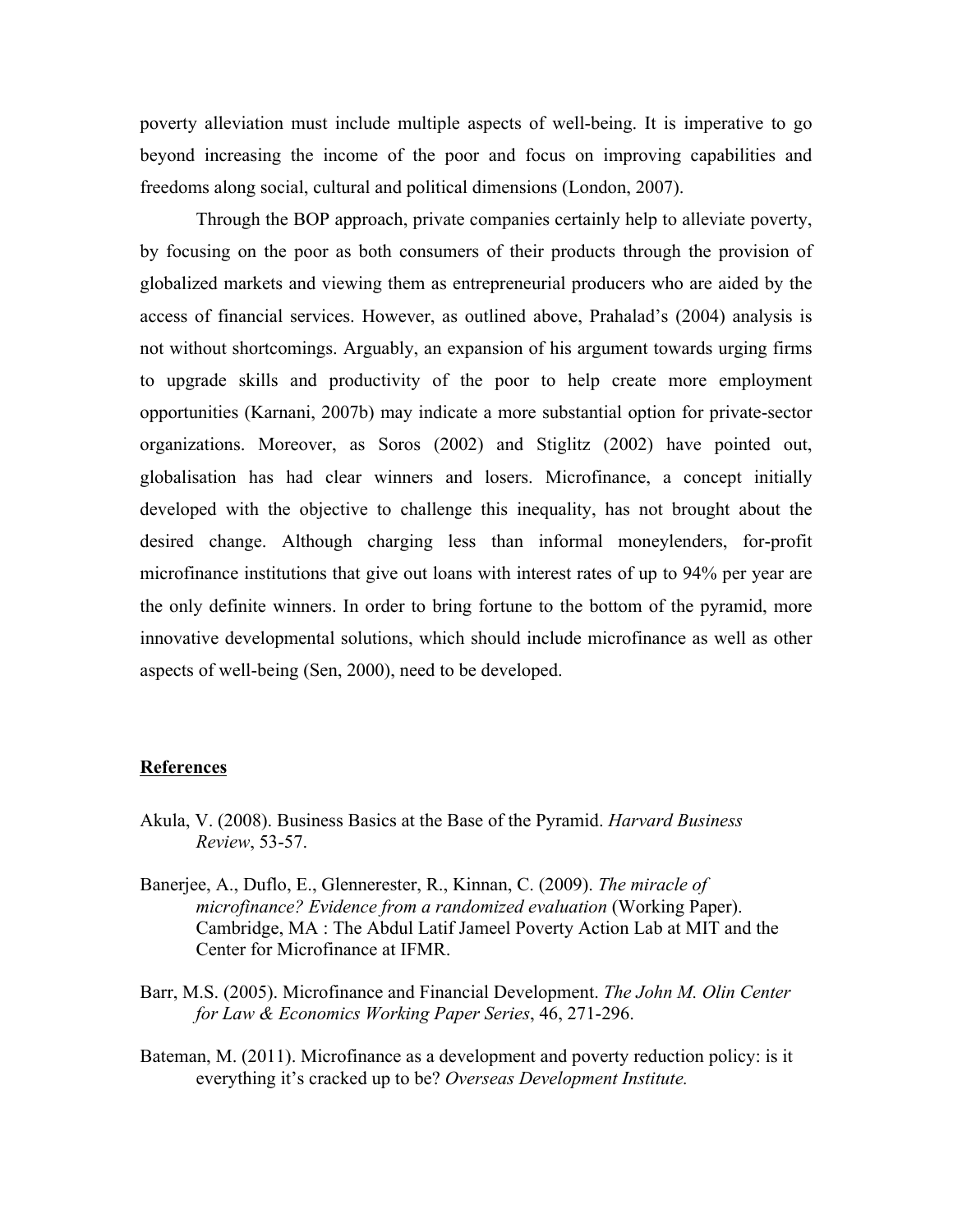- Baumol, W. (1990). Entrepreneurship: productive, unproductive and destructive. *Journal of Political Economy*, *98*(5), 893-921.
- Beck, T., Demirguc-Kunt, A., Peria, M. (2008). Banking services for everyone? Barriers to bank access and use around the world. *The World Bank Economic Review, 22*(3), 397-430.
- Boudreaux, K., Cowen, T. (2008). The Micromagic of Microcredit. *The Wilson Quarterly*, *32*(1), 27-31.
- Boyer, N. (2003). The Base of the Pyramid (BOP). Reperceiving Business from the Bottom Up. *Global Business Network.*
- Brau, J.C., Woller, G.M. (2004). Microfinance: A Comprehensive Review of the Existing Literature. *Journal of Entrepreneurial Finance and Business Ventures,* 9(1), 1-26.
- Chatterjee, S. (2009). "Selling to the Poor". Reflection, Critique and Dialogue.
- Cull, R., Demirgüç-Kunt, Morduch, J. (2009). Microfinance Meets the Market. *The Journal of Economic Perspectives*, *23*(1), 167-192.
- Davidson, K. (2009). Ethical Concerns at the Bottom of the Pyramid: Where CSR meets BOP. *Journal of International Business Ethics*, *2*(1), 22-32.
- Dichter, T. (2006) Hype and Hope: The Worrisome State of the Microcredit Movement. Retrieved April 15, 2012, from http://www.microfinancegateway.org/content/article/detail/31747.
- Dunford, C.D. (2006). Evidence of Microfinance's Contribution to Achieving t he Millennium Development Goals. *Global Microcredit Summit 2006.*
- Duvendack, M., Palmer-Jones, R., Copestake, J.G., Hooper, L., Loke, Y., Rao, N. (2011) What is the evidence of the impact of microfinance on the wellbeing of poor people? London: EPPI-Centre, Social Science Research Unit, Institute of Education, University of London.
- Easterly, W. (2006). *The white man's burden: Why the West's efforts to aid the rest have done so much ill and so little good*. New York : Penguin Press.
- Emmons, G. (2007). The Business of Global Poverty. *Harvard Business School Working Knowledge*.
- Etim, A.S. (2011). Bottom-Up Business Development: Empowering Low Income Societies through Microfinance and Mobile Technologies. *International Journal of Humanities and Social Science*, *1*(13), 1-11.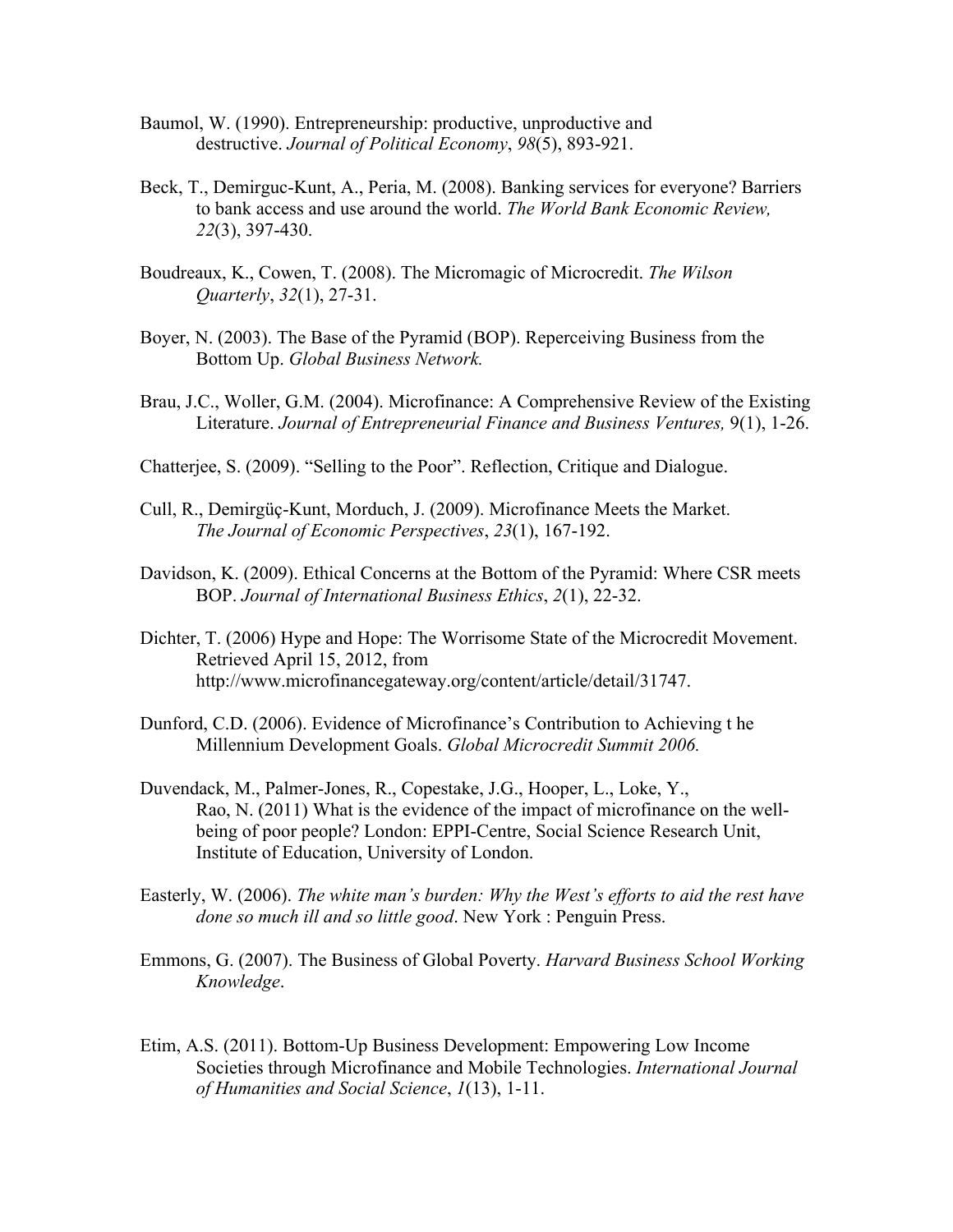- Galariotis, E., Villa, C., Yusupov, N. (2011). Recent Advances in Lending to the Poor with Asymmetric Information. *Journal of Development Studies*, *47*(9), 1371-1390.
- Haque, M.S., Yamao, M. (2008). Can Microcredit Alleviate Rural Poverty? A Case Study of Bangladesh. *World Academy of Science, Engineering and Technology*, 46, 648-656.
- Hart, S.L., London, T. (2005). Developing native capability: What multinational corporations can learn from the base of the pyramid. *Stanford Social Innovation Review*, *3*(2), 28-33.
- Islam, N. (2009). Can Microfinance Reduce Economic Insecurity and Poverty? By How Much and How? *United Nations Department of Economic and Social Affairs*, Working Paper No. 82.
- Jaiswal, A.K. (2008). Fortune at the Bottom of the Pyramid: An Alternate Perspective. *Indian Institute of Management*, W.P. No. 2007-07-13.
- Karnani, A. (2007a). Microfinance Misses its Mark. *Stanford Social Innovation Review*, 34-40.
- Karnani, A. (2007b). Fortune at the Bottom of the Pyramid: A Mirage. *California Management Review.*
- Karnani, A. (2009). Romanticizing the Poor. *Stanford Social Innovation Review*, 38-43.
- Khandker, S.R. (2005). Microfinance and Poverty: Data from Bangladesh. *The World Bank Economic Review, 19*(2), 263-286.
- Khavul, S. (2010). Microfinance: Creating Opportunities for the Poor? *Academy of Management Perspectives,* 57-71.
- Lanzi, D. (2008). Microfinance at a Crossroads. *Economic Notes by Banca Monte dei Paschi die Siena SpA*, *37*(2), 203-210.
- Lehr, D. (2008). Microfranchising at the Base of the Pyramid. *Acumen Fund Working Paper*.
- Littlefield, E., Murdoch, J., Hashemi, S. (2003). Is Microfinance an Effective Strategy to Reach the Millenium Developent Goals? *Microfinance Gateway*. Retrieved April 15, 2012, from http://www.microfinancegateway.org/p/site/m/template.rc/1.26.6136/.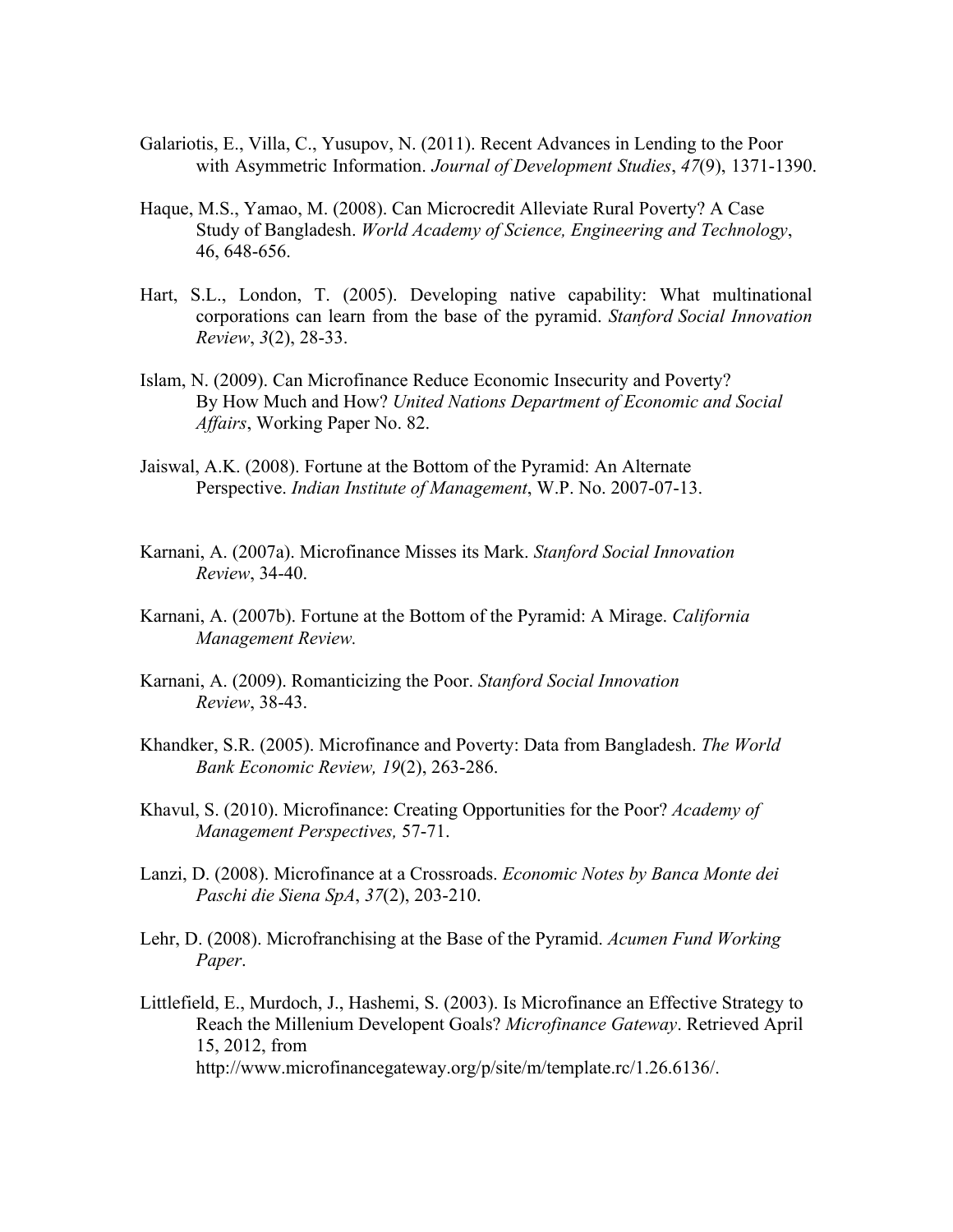- London, T. (2007). A Base-of-the-Pyramid Perspective on Poverty Alleviation. *Unpublished Working Paper*.
- Nair, T.S. (2005). The Transforming World of Indian Microfinance. *Economic and Political Weekly*, *40*(17), 1695-1698.
- Navajas, S., Schreiner, M., Meyer, R.L., Gonzalez-Vega, C., Rodriguez-Meza, J. (2000). *World Development*, *28*(2), 333-346.
- Prahalad, C.K., Hart, S.L. (1999). Strategies for the Bottom of the Pyramid: Creating Sustainable Development. Unpublished Draft.
- Prahalad, C.K., Hart, S.L. (2002) The Fortune at the Bottom of the Pyramid. *Strategy+Business*, 26.
- Prahalad, C.K., Hammond, A. (2002). Serving the World's Poor, Profitably. *Harvard Business Review*, 48-57.
- Prahalad, C.K. (2004). *The Fortune at the Bottom of the Pyramid: Eradicating Poverty through Profits.* Philadelphia : Wharton School Press.
- Roodman, D., Morduch, J. (2009). The Impact of Microcredit on the Poor in Bangladesh: Revisiting the Evidence. *Center for Global Development*, Working Paper 174.
- Rosenberg, R. (2010). Does Microcredit Really Help Poor People? *GCAP*, Focus Note 59.
- Schumpeter, J.A. (2003). The Theory of Economic Development. *The European Heritage in Economics and Social Sciences*, 1, 61-116.
- Sen, A. (2000). *Development as Freedom*. New York : Anchor Books.
- Sengupta, R., Aubuchon, C.P. (2008). The Microfinance Revolution: An Overview. *Federal Reserve Bank of St. Louis Review*, *90*(1), 9-30.
- Simanis, E., Hart, S. (2006). Expanding Possibilities at the Base of the Pyramid. *Innovations*, 43-51.
- Soros, G. (2002). *George Soros on Globalization*. New York : Public Affairs.
- Stiglitz, J. (1994). The Role of the State in Financial Markets. *Annual World Bank Conference on Development and Economics*, 19.